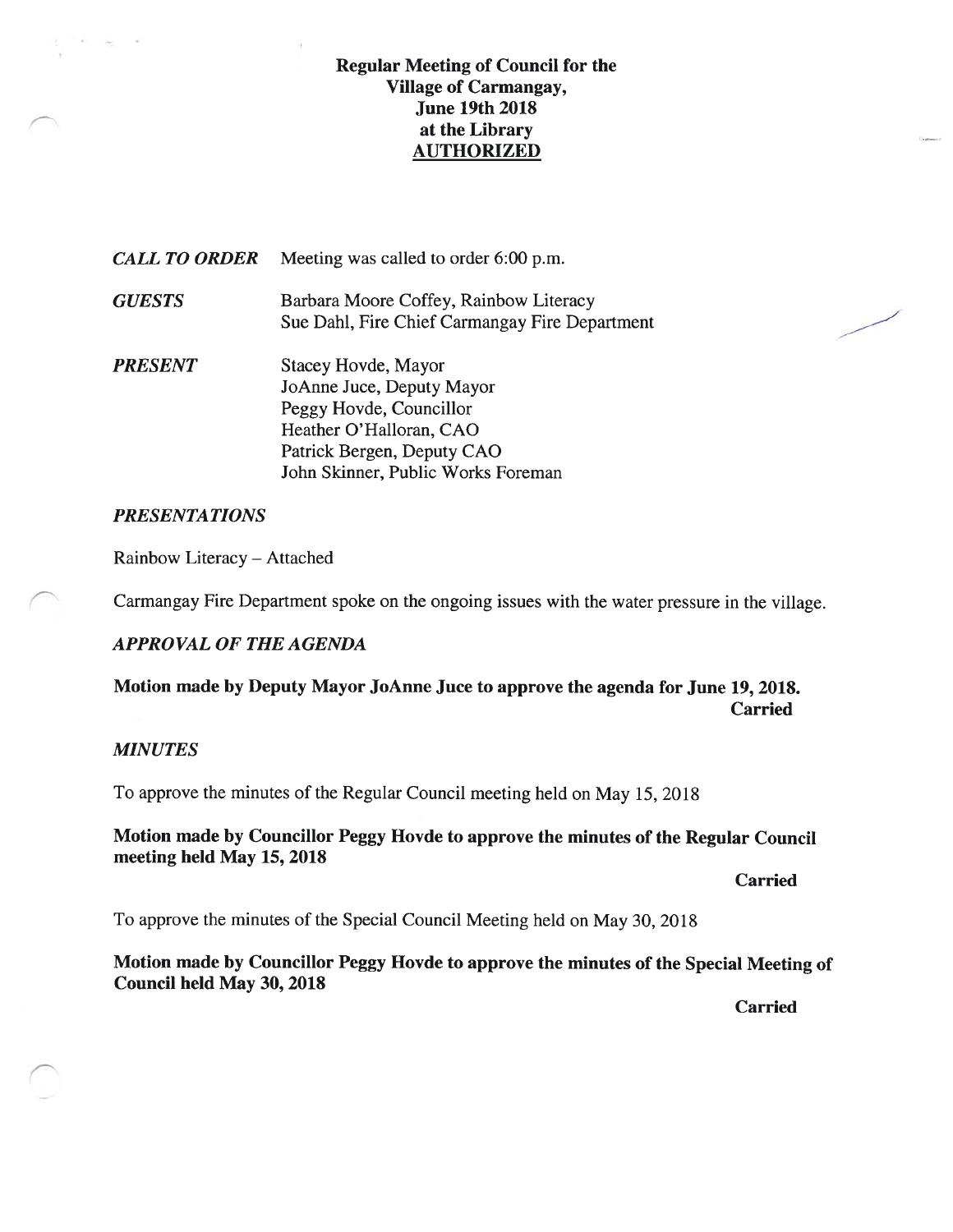Regular Council Meeting June 19, 2018 Page 2

#### OLD BUSINESS

None

#### PUBLIC WORKS REPORT

Report attached

#### ADMINISTRATOR REPORT

Report attached.

#### FINANCIAL REPORTS

Council reviewed the financial reports.

## Motion made by Councillor Peggy Hovde to accept the financial reports for May 201\$. Carried

## NEW BUSINESS

- a) Review of Strategic Plan attached and accepted with the addition of "plentiful level of good potable water".
- b) Unsightly bylaw. <sup>A</sup> new community standards bylaw to be created which would also include industrial/commercial properties. Once created the new bylaw would require two council meetings to be passed.
- c) Baby's breath. Provincial policy states that it is <sup>a</sup> noxious weed. Administration will try to provide education on the noxious weed as well as trying to obtain <sup>a</sup> copy of the County Brochure on noxious weeds.
- d) Community Newsletter. Possibly <sup>a</sup> quarterly publication. Council members would provide input. Patrick would assemble the first edition.

## Motion made by Deputy Mayor JoAnne Juce to direct administration to assemble <sup>a</sup> village publication available to village residents twice yearly with input from Council.

#### Carried

e) Heavy Truck Route Signs. Tex will check to see if the village has more signs and erect them as required.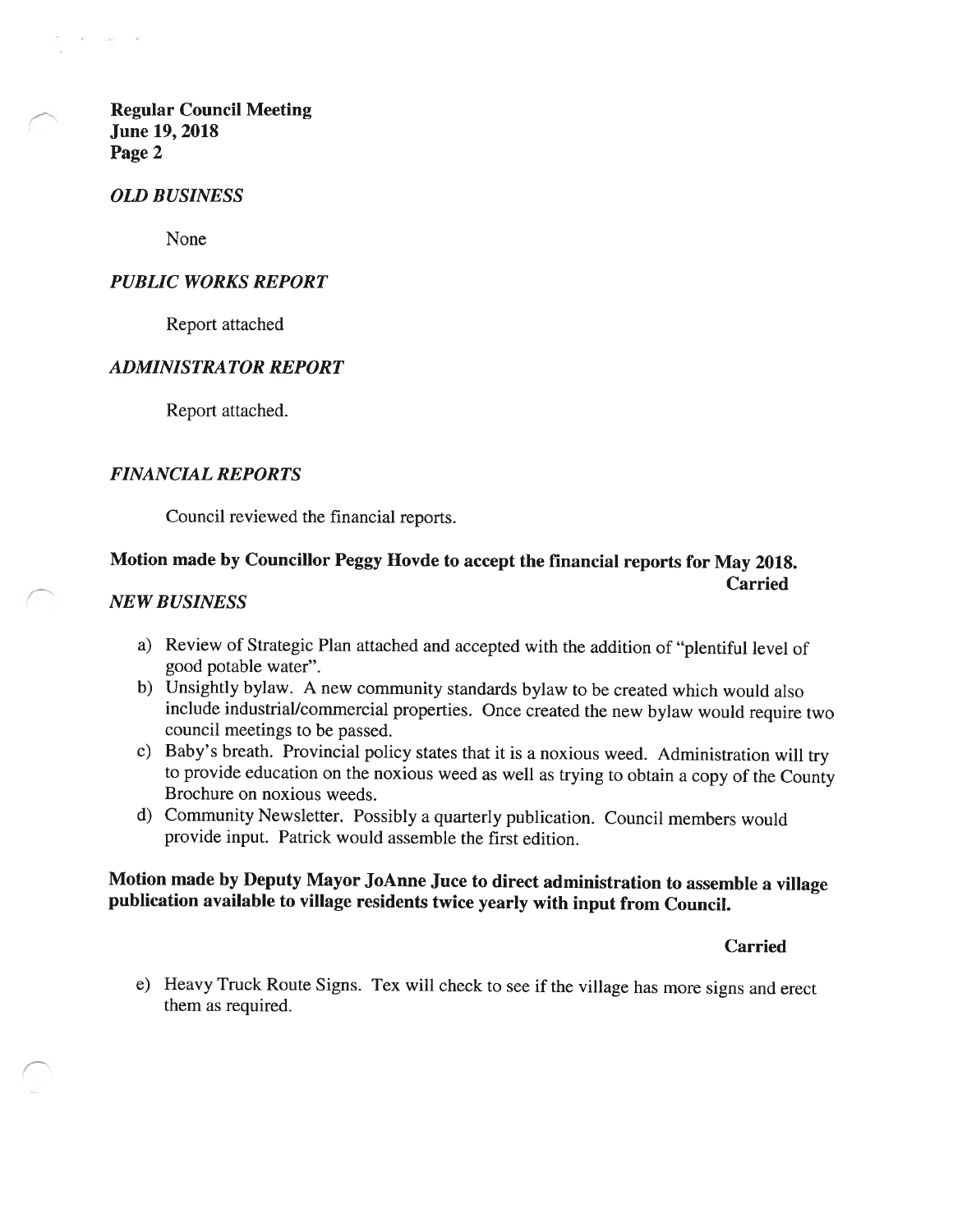$x = x^2$ 

f) Teepee Rings.

Motion by Mayor Stacey flovde for Deputy Mayor JoAnne Juce to form <sup>a</sup> committee of interested residents and stakeholders not exceed <sup>10</sup> people to formulate <sup>a</sup> strategy and budget for the Teepee Rings and repor<sup>t</sup> back to Council by Dec 31, 2018.

Carried

g) Lift Station update by Deputy CAO Patrick Bergin.

Motion by Mayor Stacey Hovde to direct staff to effect the repairs to the wastewater lift station with funds from the MSI Capital Grant not to exceed \$100,000.

Carried

- h) Community Newsletter. Discussed above item "U".
- 1) August Sports Day 2018. Deputy Mayor JoAnne Juce would like to see the old firehall cleaned out so that it can be viewed during sports day. She would also like to see the old fire truck utilized in the parade.
- j) Strategic Plan. Review of village owned properties. Administration to have property that Neighbors Carman Manor rezoned as residential.
- k) Strategic Plan. Existing and potential uses of buildings near town centre.
- 1) Strategic Plan. 3-year operational <sup>p</sup>lan.

## Motion by Deputy Mayor JoAnne Juce to accep<sup>t</sup> the 3-year operational <sup>p</sup>lan.

Carried

- m) McFarland Trail. Major cleaning of the site is needed. Administration to see if there are grants available to assist in project costs.
- n) Strategic Plan. Opportunities for people visiting Carmangay.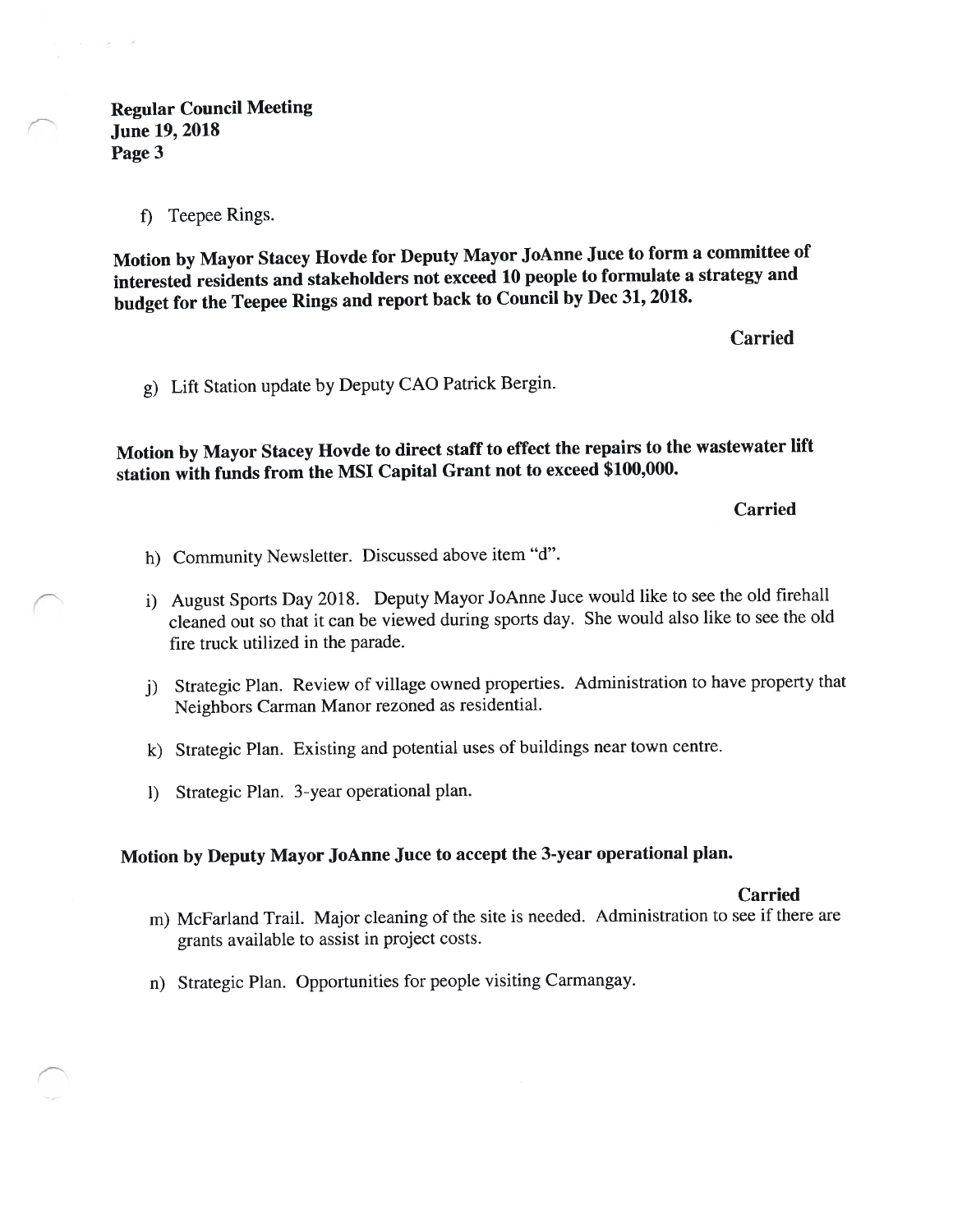Regular Council Meeting June 19, 201\$ Page 4

#### REPORTS

#### a) ORRSC

Administration to confirm MDP meetings with Steve Harty

#### b) MARQUIS

Feasibility study being done at <sup>a</sup> cost of approximately <sup>110</sup> K. All Marquis holding will be assessed. Town of Vulcan and Vulcan County are apart of this sub-committee. Funds to come from reserves to pay for study. Deputy Mayor JoAnne Juce will investigate if the board can demand funds from municipalities through <sup>a</sup> requisition. Marquis is currently working on their business <sup>p</sup>lan.

## c) VULCAN DISTRICT SOLID WASTE

Waste Commission has purchased <sup>a</sup> new garbage truck. Grain bags and pesticide containers continue to be <sup>a</sup> challenge for the waste commission to deal with. Pemberton study recommends waste energy. Location of the waste station could be located in the Gleichen area however should more southern municipalities join the location could be Changed. No date announced for the SAWEA AGM yet.

## d) CARMANGAY AND DISTRICT LIBRARY BOARD No meeting.

## e) SUBDIVISION APPEAL BOARD

No report

#### 1) FCSS

Elder support/abuse. Better quality of senior life. Antibullying — clutter/hoarding Workshop. Retirement planning. Hunger awareness. Kids camp slated for July 10<sup>th</sup> details to follow. Block party August <sup>21</sup> to take <sup>p</sup>lace at the curling rink.

#### g) HALL BOARD

Meeting to take <sup>p</sup>lace at the end of June to decide on what to do in regards to <sup>a</sup> community centre, Meeting with Palliser School Division about access to the Carmangay school. Stacey and Coileen Annable to meet with them.

#### h) SOUTHGROW

Electric car charging station grants may be available. Southgrow would like to increase the number of members. Collaboration continues to be the key in the future.

# 1) TWIN VALLEY REGIONAL WATER COMMISSION

No formal meeting. Discussion about including the villages in the operator's contract. Leak repaired in the air gap tank in <sup>a</sup> few hours at <sup>a</sup> cost of \$8500.00.